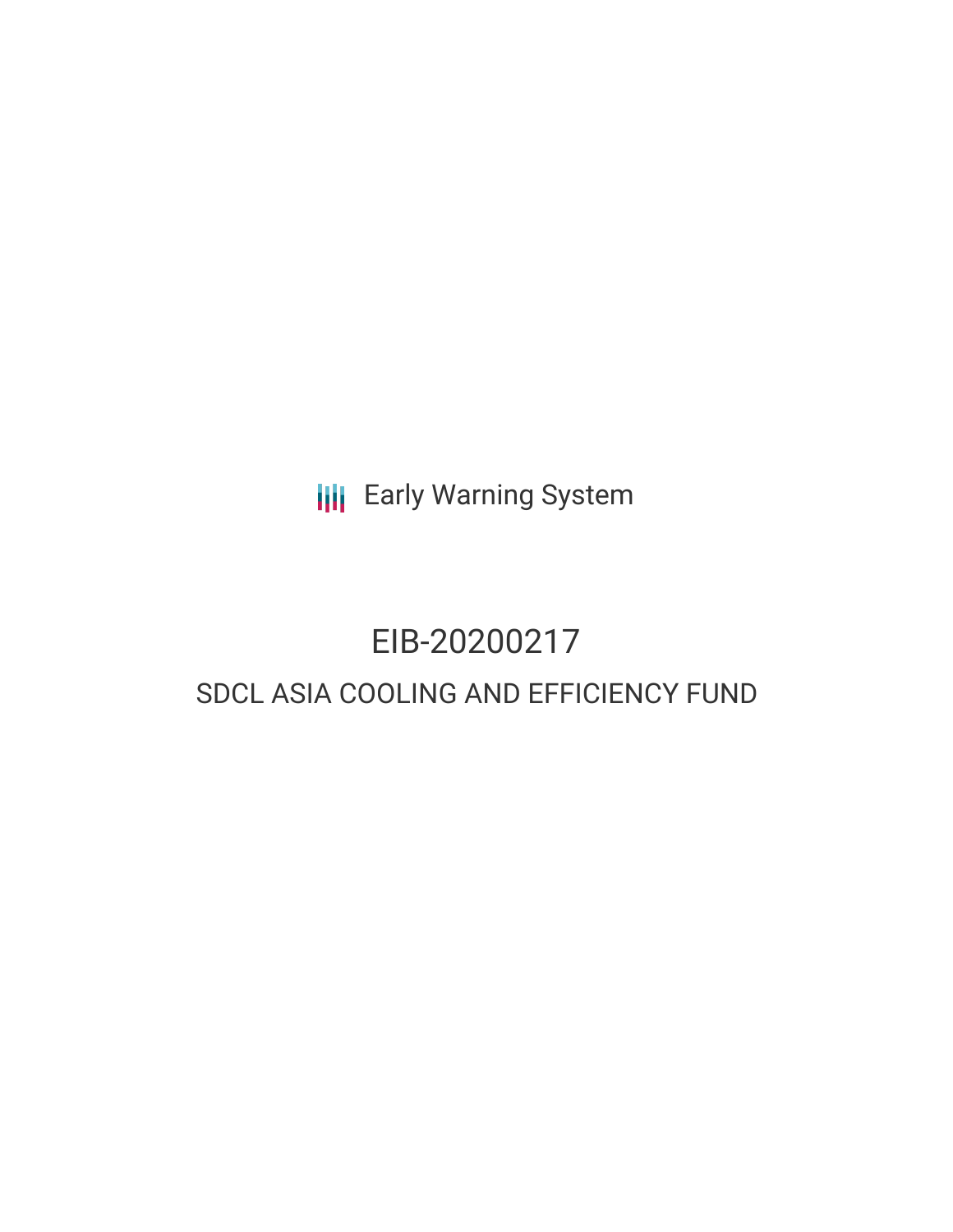

#### **Quick Facts**

| <b>Financial Institutions</b> | European Investment Bank (EIB)      |
|-------------------------------|-------------------------------------|
| <b>Status</b>                 | Proposed                            |
| <b>Bank Risk Rating</b>       | U                                   |
| <b>Borrower</b>               | SUSTAINABLE DEVELOPMENT CAPITAL LLP |
| <b>Sectors</b>                | Energy                              |
| <b>Investment Type(s)</b>     | Loan                                |
| <b>Loan Amount (USD)</b>      | $$23.44$ million                    |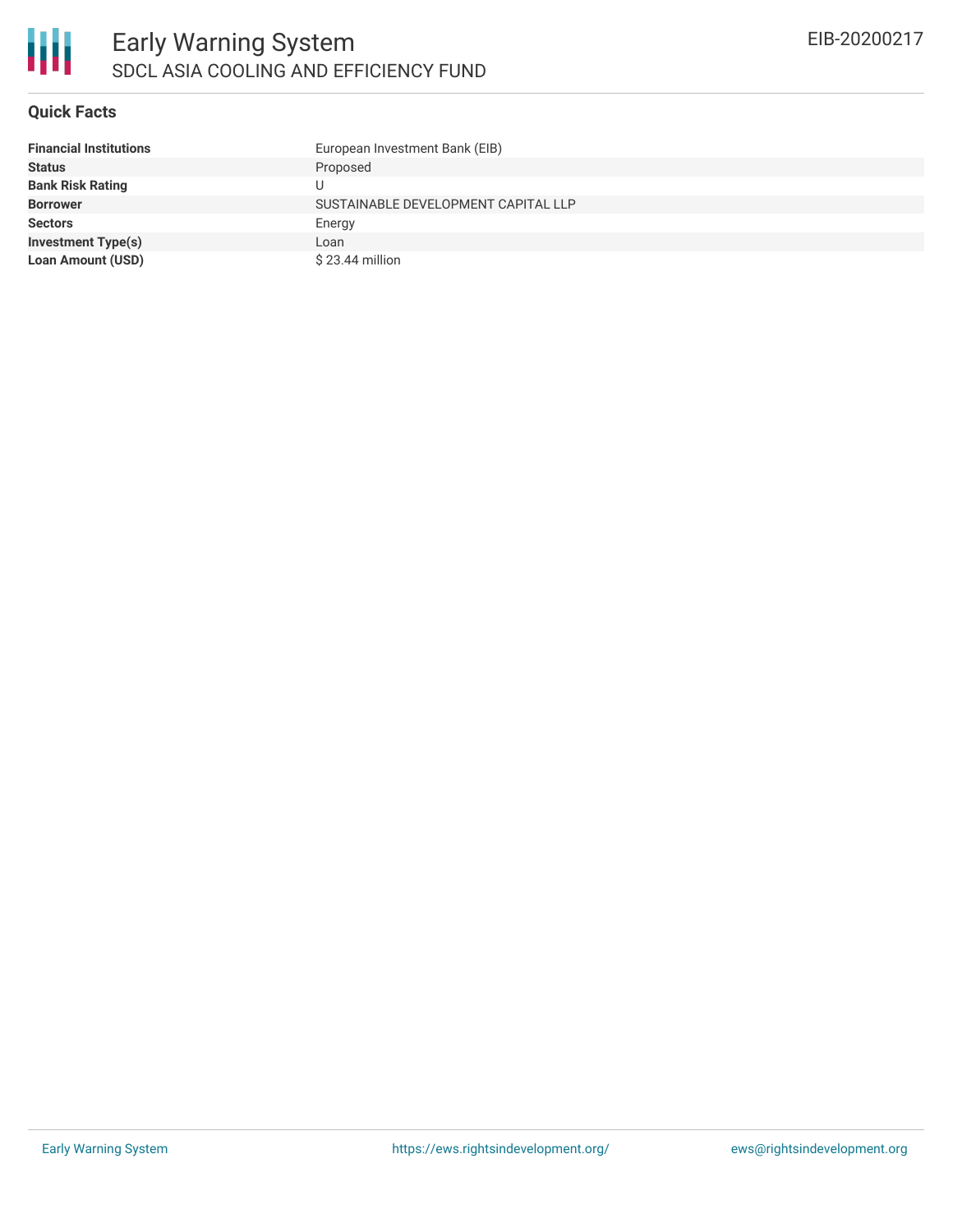

# **Project Description**

According to EIB website, the Fund will target scalable investments in cooling, energy efficiency and distributed power generation projects to improve asset performance, minimise operational costs and mitigate climate change.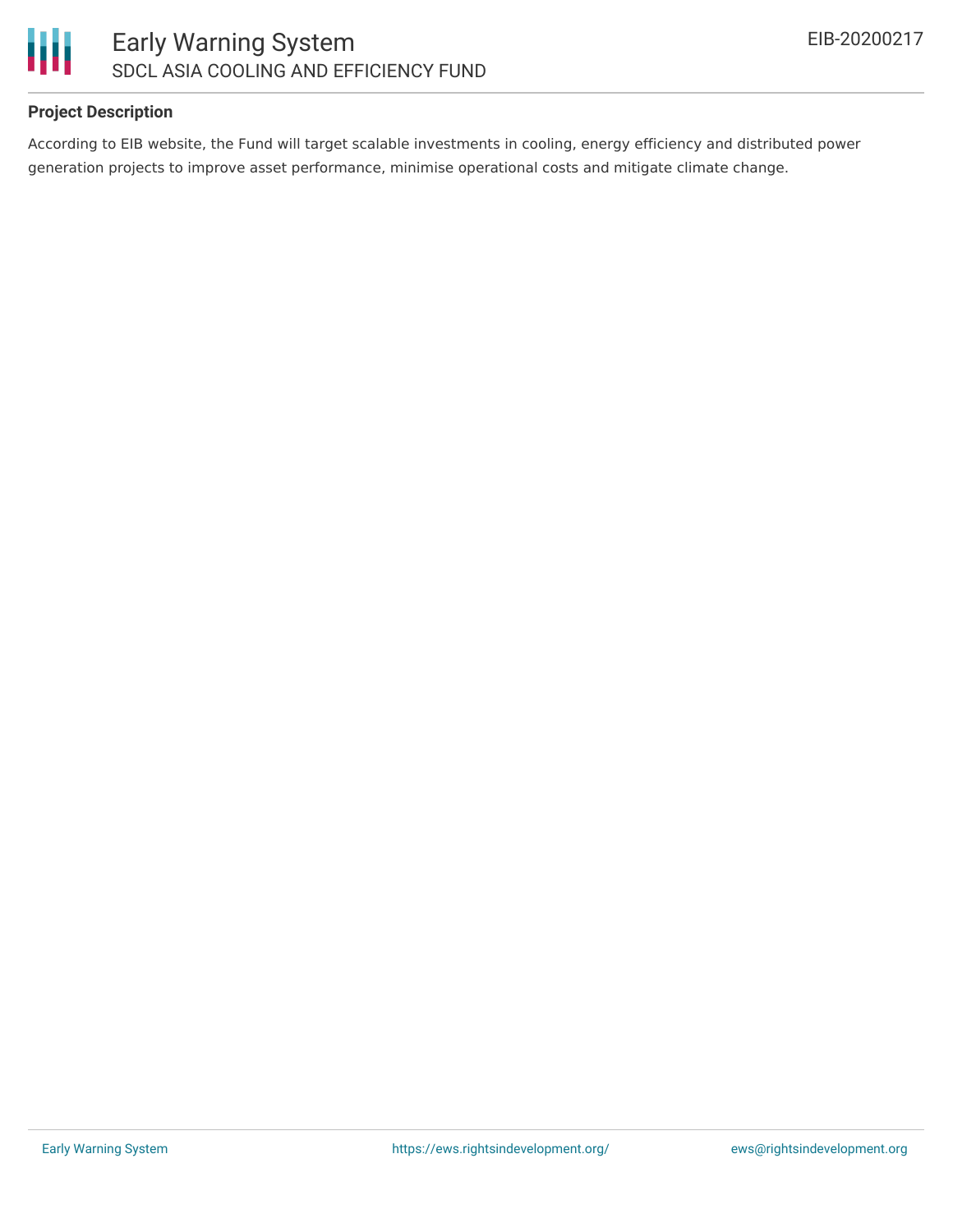

## **Investment Description**

European Investment Bank (EIB)